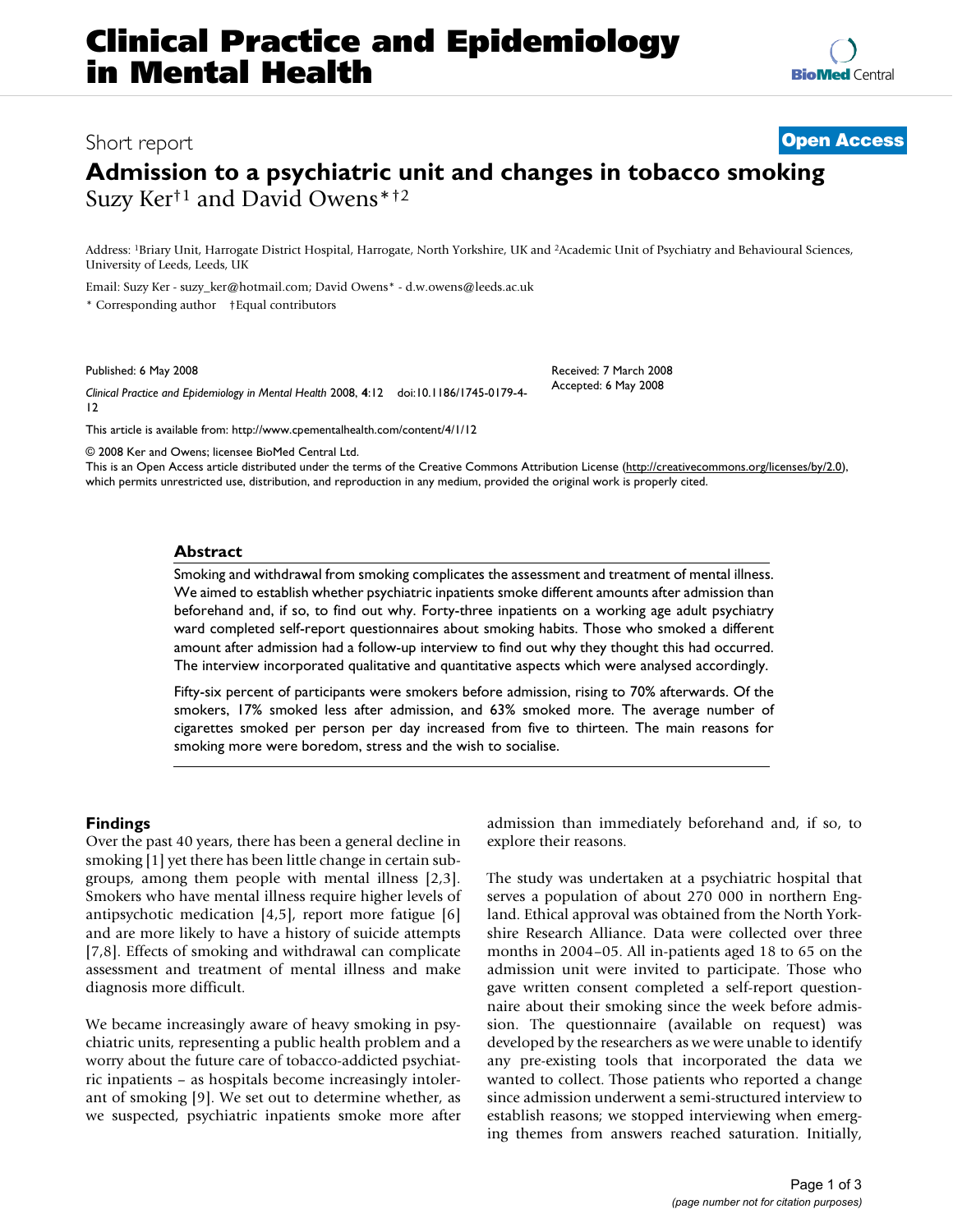open questions were used allowing free expression and capturing responses that we might not have expected. Participants then rated how much they agreed with a list of suggested reasons why they might be smoking a different amount (developed using reasons cited in published research, references available from authors upon request).

Expecting patients to smoke tobacco in various forms, we developed a cigarette-equivalent table using a tobacco price survey [10]; we determined that 1 small cigar, 2 rollup cigarettes, and 3 grams of pipe tobacco were each equivalent to 1 manufactured cigarette. We categorised participants into light, moderate or heavy smokers using the Office for National Statistics' system [11]. We analysed quantitative data using SPSS version 12. We organised qualitative data into categories, then refined the categories and their properties.

During data collection there were 62 inpatients in the Unit; 7 were too ill to provide informed consent and 12 refused to participate. The 43 participants were aged 19– 63 (median 38) years, 18 of them male (42%). In the week before admission, 24/43 (56%) reported smoking – rising to 30/43 (70%) after hospitalisation (McNemar chi squared,  $P = 0.03$ ). The median number of cigarette equivalents each person smoked per day increased from 5 in the week before admission (interquartile range, IQR, 0–20) to 13 (IQR 0–20) in hospital (Wilcoxon Signed Ranks Test z  $= -2.387$ ,  $P = 0.02$ ); the increase was greater in males (increase from 6 to 15) than in females (from 6 to 12). We found a sharp rise in the number of people smoking moderately or heavily (10 or more cigarettes a day): 18 before admission, 27 afterwards (McNemar chi squared, P = 0.01).

Twenty-three people, 10 males and 13 females, completed the second stage of data-collection: 5 smoked less after admission and 18 smoked more. When the participants who smoked more were asked why, six overlapping categories emerged: boredom; stress; to socialise; habituation to smoking more; a substitute for unavailable alcohol; and a pleasant ambience to the smoke room.

We reduced these responses to three core categories (see Table 1 for quotes): <u>boredom</u> – most participants indicated that smoking was a way to pass the time; socialising – participants described going into the smoke room to be in the company of others and to make new friends, a more compelling reason to smoke than any direct effect of the cigarette; and stress reduction – a substantial majority asserted that stress, anxiety or the need to relax were reasons for smoking more after admission.

We identified five overlapping explanations for why a minority of participants smoked less after admission: an unpleasant smoke room; fewer places to smoke than they were used to; feeling less motivated to smoke; cutting down to discourage others from smoking; and improvement in mental state since admission.

We reduced these responses into two core categories (see Table 1 for quotes): unpleasant smoking areas - some respondents disliked having to sit away from the main lounge areas; and improved mental state – a few patients found that they smoked less because admission and treatment had resulted in greater feelings of self-control, less anxiety, and improved self-esteem.

In answer to our specific questions, participants did not think that medication side-effects were a reason for their

**Table 1: Reasons for changes in smoking habits after admission – quotes from inpatients**

#### **A: Reasons for smoking more**

# **Boredom:**

"Boredom, especially between 12.15 and 5 o'clock when there's nothing else to do in the hospital; then after tea until visitors come it's mainly boredom" (m, 59); "Smoking gives you something to do" (f,32)

#### **Socialising**:

"I meet more people in the smoke room... I don't inhale so there's only a slight effect; it's more to do with socialising" (m, 38); "You go in the smoke room to talk to somebody and you end up putting a ciggy in your mouth" (f, 38)

#### **Stress reduction**

"My stress levels are up and I smoke to reduce them" (f, 22)

#### **B: Reasons for smoking less**

#### **Limited, unpleasant smoking areas**

"You can't just sit with everyone else together, you have to go to a separate room to smoke, you can't sit and watch TV whilst smoking" (f, 49); "It's not as convenient to smoke in here... sometimes it's uneasy in the smoke room, gets a bit claustrophobic in there" (f, 34) **Improved mental state**

"I was very, very anxious before I came into hospital so I was smoking a lot more trying to calm me down" (m, 57)

In brackets are m/f for male/female, and the patient's age in years.